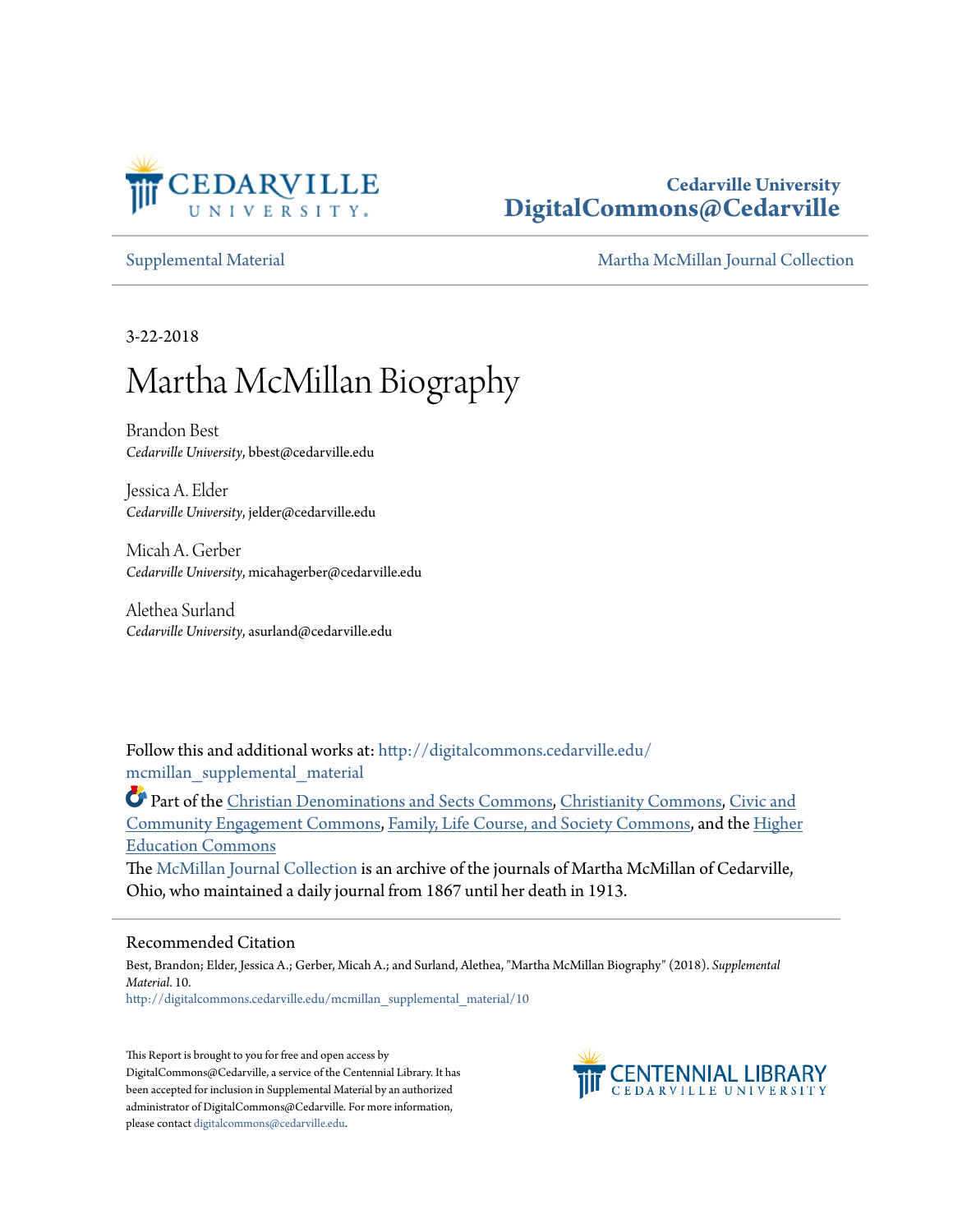Brandon Best, Jess Elder, Micah Gerber, Alethea Surland

Dr. Michelle Wood

22 March 2018

### Martha McMillan Biography

The Martha McMillan Journal Collection spans over 10,000 pages within 46 journals, chronicling the events of Martha McMillan's lifetime and constructing a picture of the Cedarville community. This astounding collection of life-writing found its way to Cedarville University by the way of Martha's grandson, Rankin, a former trustee of Cedarville University. His wife Lenora bequeathed the collection to Cedarville's Centennial Library in the 1980s. Martha's own connection to Cedarville University is an intimate one. She attended the first commencement ceremony of the college,<sup>1</sup> and her son Homer was in the first graduating class.<sup>2</sup> Since receiving the journals, Cedarville University students and faculty have started to transcribe the journals in order to recover and interpret the journals and to make the transcriptions and critical interpretations of the text available to a wider audience. The journals begin on Tuesday, January 15, 1867—Martha McMillan's wedding day. Over the next forty-six years, Martha McMillan records the story of her life, a history of the McMillan family and their home and farm on the pike, as well as an engaging perspective of community life in Cedarville, Ohio.

Martha Elizabeth Murdock was born January 26, 1844, to Irish immigrants Robert Murdock and Elizabeth Richards.<sup>3</sup> Murdock emigrated to Philadelphia in 1825 where he met Richards, who had been born at the same Irish parish as he had, though they had never met in

<sup>1</sup> September 19, 1894.

<sup>2</sup> Rankin MacMillan, et al., "The Diaries of Martha McMillan," 2.

<sup>3</sup> Rankin MacMillan, et al., "The Diaries of Martha McMillan," 4, 10.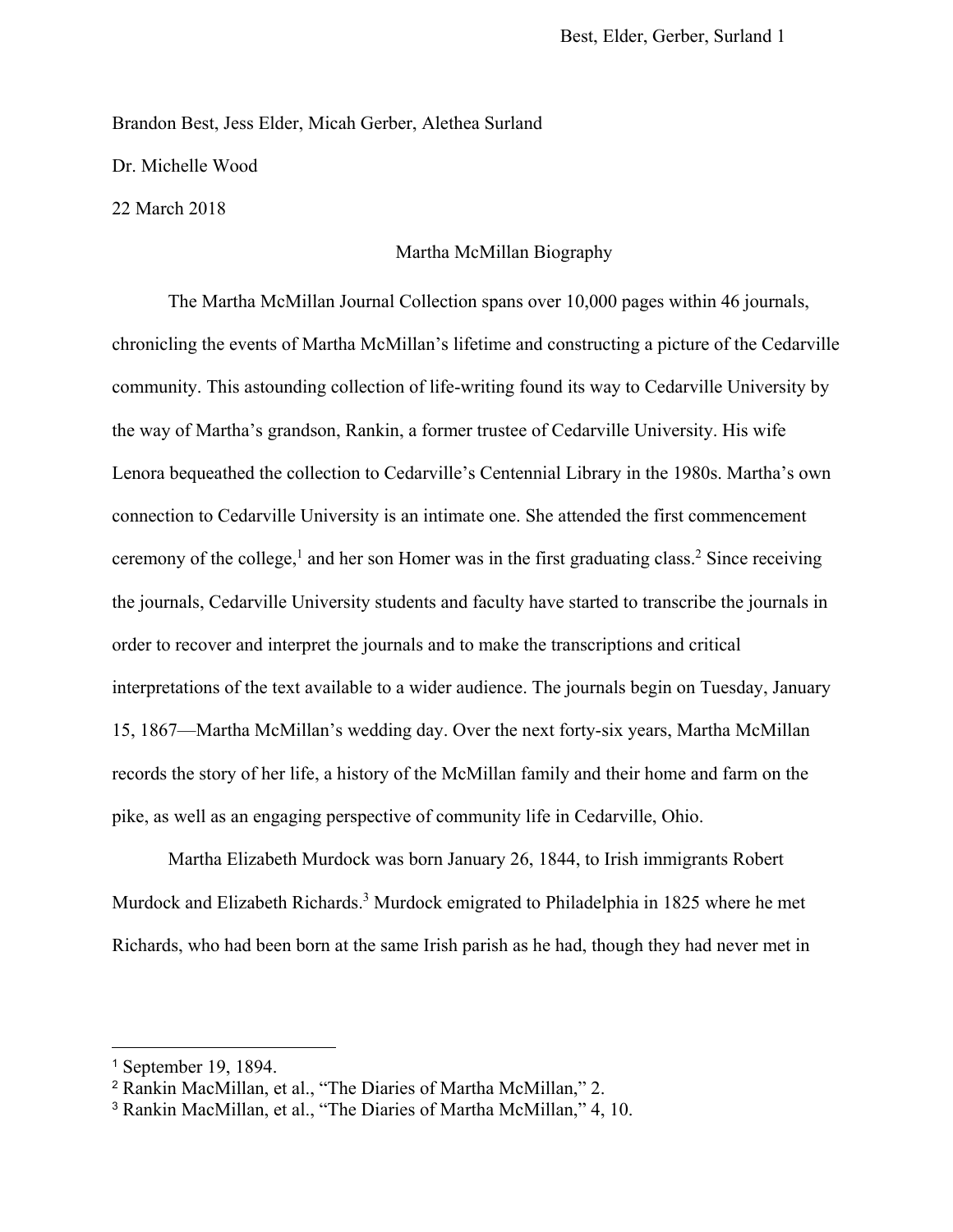Ireland.<sup>4</sup> Murdock and Richards married in 1835 and moved to a 225 acre farm in Wayne Township, Clinton County where Martha was born.<sup>5</sup> When Martha was thirteen, the Murdocks moved again in 1857 to a farm of 117 acres in Cedarville Township,<sup>6</sup> a town known for the quality of its farmland, produce, and animal stock.<sup>7</sup> Here, Martha lived nearly her entire life. Martha's parents were committed to the Reformed Presbyterian ("Covenanter") church and ensured that "their children were reared in accordance with the rigid tenets of that faith."<sup>8</sup> Like her brother Hugh, Martha was raised in a Republican household.<sup>9</sup> While her political affinities later changed to the Temperance movement, Martha remained a faithful member of the Reformed Presbyterian church her entire life. While her brother Hugh raised sheep in the midwest and south,<sup>10</sup> and her brother David became a minister in the Reformed Presbyterian church in Minnesota,<sup>11</sup> her other siblings remained in Cedarville with her for most of their lives. John farmed in Cedarville Township until his death; thereafter, Silas took control of his farm,<sup>12</sup> and Martha's sister Mary Murdock, a frequent visitor to the McMillan farm, lived in Cedarville and would occasionally stay there with Martha.<sup>13</sup> Mary boarded Cedarville College students in her Xenia Avenue home and, like Martha, was known for her advocacy of temperance.<sup>14</sup> The McMillan family continued to build their relationship with the college as six of the seven

5 Ibid*.* 

 $\overline{a}$ 

 $\frac{6}{7}$  Ibid., 207.<br>  $\frac{7}{7}$  Broadstone, vol. 1, 332.

<sup>9</sup> Ibid.*,* 208.

<sup>13</sup> Ibid, 894; August 1893.

<sup>4</sup> Broadstone, vol. 2, 893.

<sup>8</sup> Ibid.*,* 893.

<sup>10</sup> Broadstone, vol. 2, 207-208.

<sup>11</sup> Ibid., 893.

<sup>12</sup> Ibid, 893.

<sup>14</sup> Murdoch, 48-49.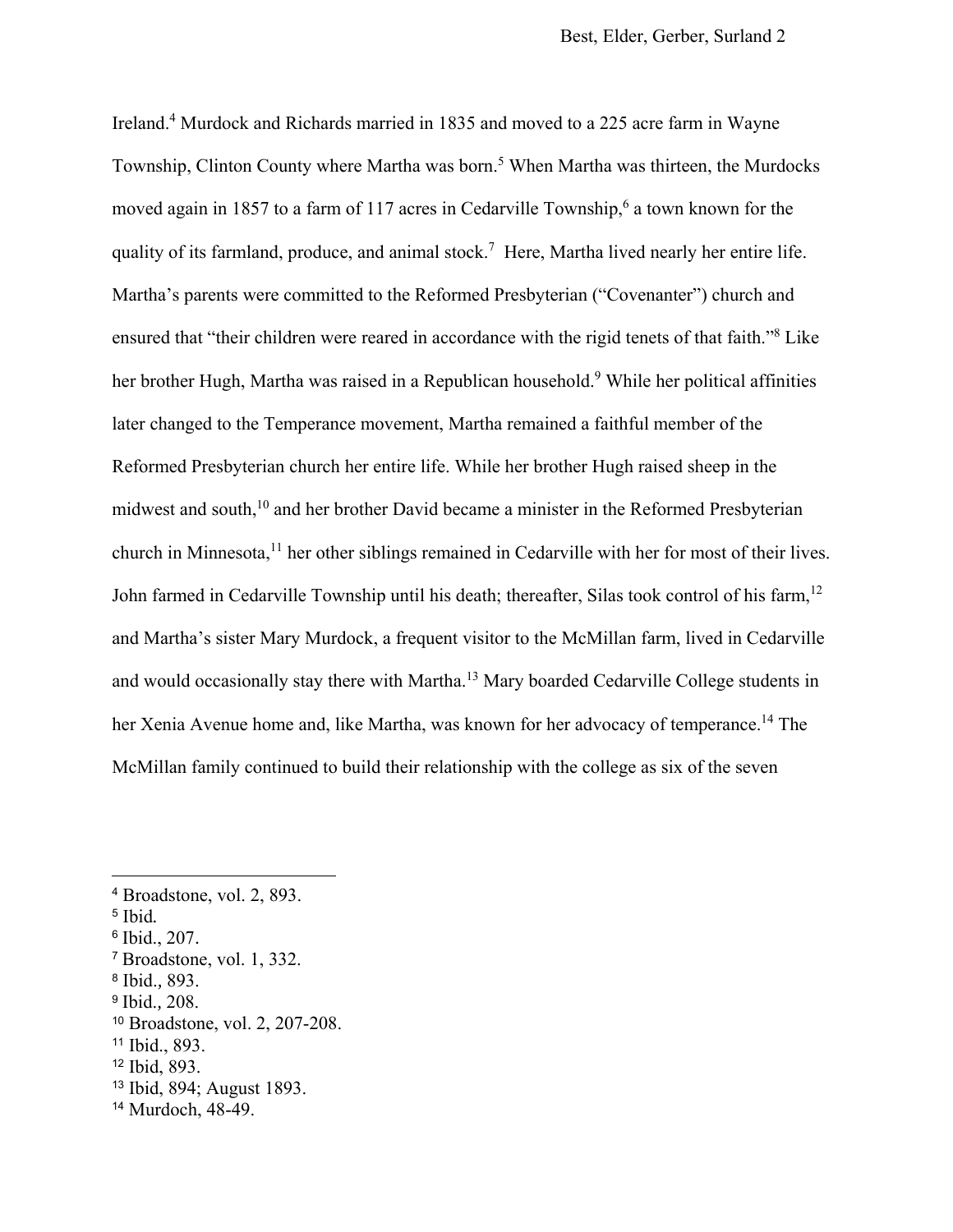graduates of the 1911 class, despite none sharing the McMillan name, "were all offshoots of the MacMillan clan."<sup>15</sup>

In her youth, Martha Murdock was considered one of the most beautiful women in Greene County.16 She married James McMillan on January 15, 1867, when she was 24 and he was 35.<sup>17</sup> The marriage itself was a small affair, the pair stopping that afternoon at the house of the Reverend Morton, whose sermons Martha attended and described in her journals for the next several decades.<sup>18</sup> Martha's father, strict Covenanter Robert Murdock, reportedly disapproved of the marriage due to their age difference and James' supposedly worldly nature.<sup>19</sup> James was known for purchasing "tailor-made" clothing and wearing shoes of the "finest leather."<sup>20</sup> He was also known for his partiality for thoroughbred high-stepping horses and the latest carriages.<sup>21</sup> Despite her father's objection, Martha and James married and spent nearly fifty years of their marriage out on their farm. Perhaps James' fashionable manner attracted Martha in the first place for she too was concerned with fine appearances. Over the course of their marriage, Martha regularly re-papered and re-carpeted the house when the family could afford the luxury,<sup>22</sup> and, in 1884, she even had the roof of the dining room and kitchen removed to be redone during the rainy fall season.<sup>23</sup> Martha extended hospitality to many visitors who came to the house and who must have appreciated these many changes.

<sup>15</sup> Elmer Jurkat quoted in Murdoch, 51.

<sup>16</sup> Jason McMillan, 22.

 $17$  Ibid.

<sup>18</sup> Jan. 15, 1867.

<sup>19</sup> Jason McMillan, 22.

<sup>20</sup> Ibid., 20.

<sup>21</sup> Ibid., 20.

<sup>22</sup> November 7, 1867; February 19, 1884; February 7, 1893.

<sup>23</sup> Oct., 1884.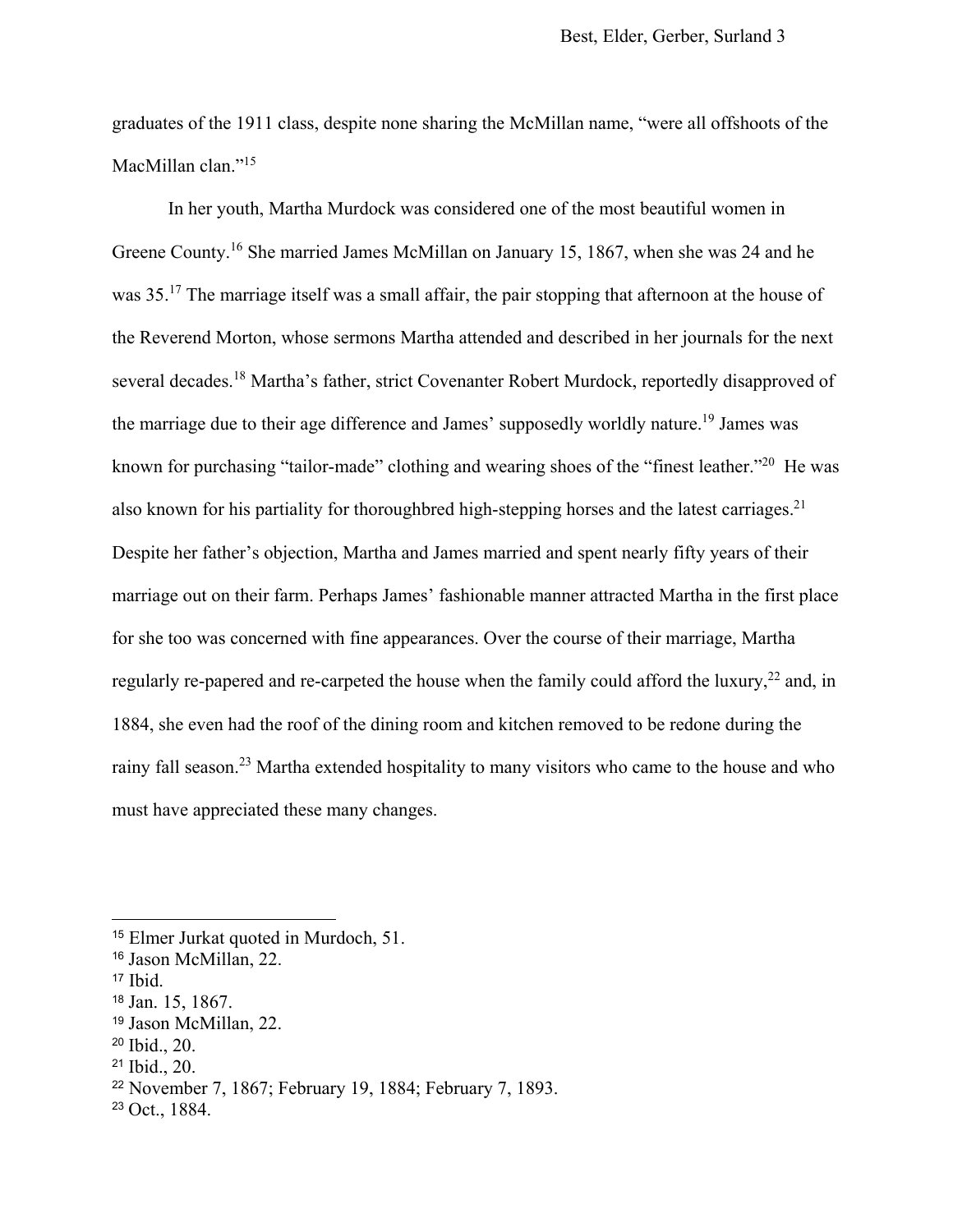Carpenters and other workmen who built steps, doors, and barns for the McMillan farm came and went as well as community members, family, and friends. Martha McMillan faithfully recorded all the people's names who entered her home in her journals for future readers. The McMillan's hospitality extended beyond their community to the travelers wandering along their road, including a drunk Dutchman who papered their house, African-Americans who came searching for work, and a traveling German who performed odd jobs around the house.<sup>24</sup> In Martha's own words, daily life on the farm was always "very busy." When the family was not home and were out and about themselves, they made many trips to the surrounding towns such as Cedarville, Xenia, Springfield, Selma, and Jamestown.25

Martha's journals records both the McMillan farm's flourishing and failures throughout her life. The farm yielded crops such as apples, pumpkins, hay, wheat, and potatoes and housed animals including cows, sheep, chickens, and bees.<sup>26</sup> Martha's journals also depict the struggles on the farm. For instance, when many sheep wandered onto the railroad and were killed by a train, Martha wondered if the accident occurred because her family failed to keep the Sabbath.<sup>27</sup> The McMillans endured their worst suffering during the financial panics of 1873 and 1893.<sup>28</sup> While, before the 1873 crisis, James McMillan owned bank stock, city property, and was one of the richest men in Greene County, earning the nickname "Sheep Jim McMillan,"29 he gradually lost most of his wealth. By the end of the financial crisis of 1893 which "tried [James McMillan]

- <sup>27</sup> Journal May 1868.
- <sup>28</sup> Jason 20-21.
- 29 Ibid, 20.

<sup>24</sup> May/June/September, 1884.

<sup>25</sup> June 21, 1873.

<sup>26</sup> 1868 Journal.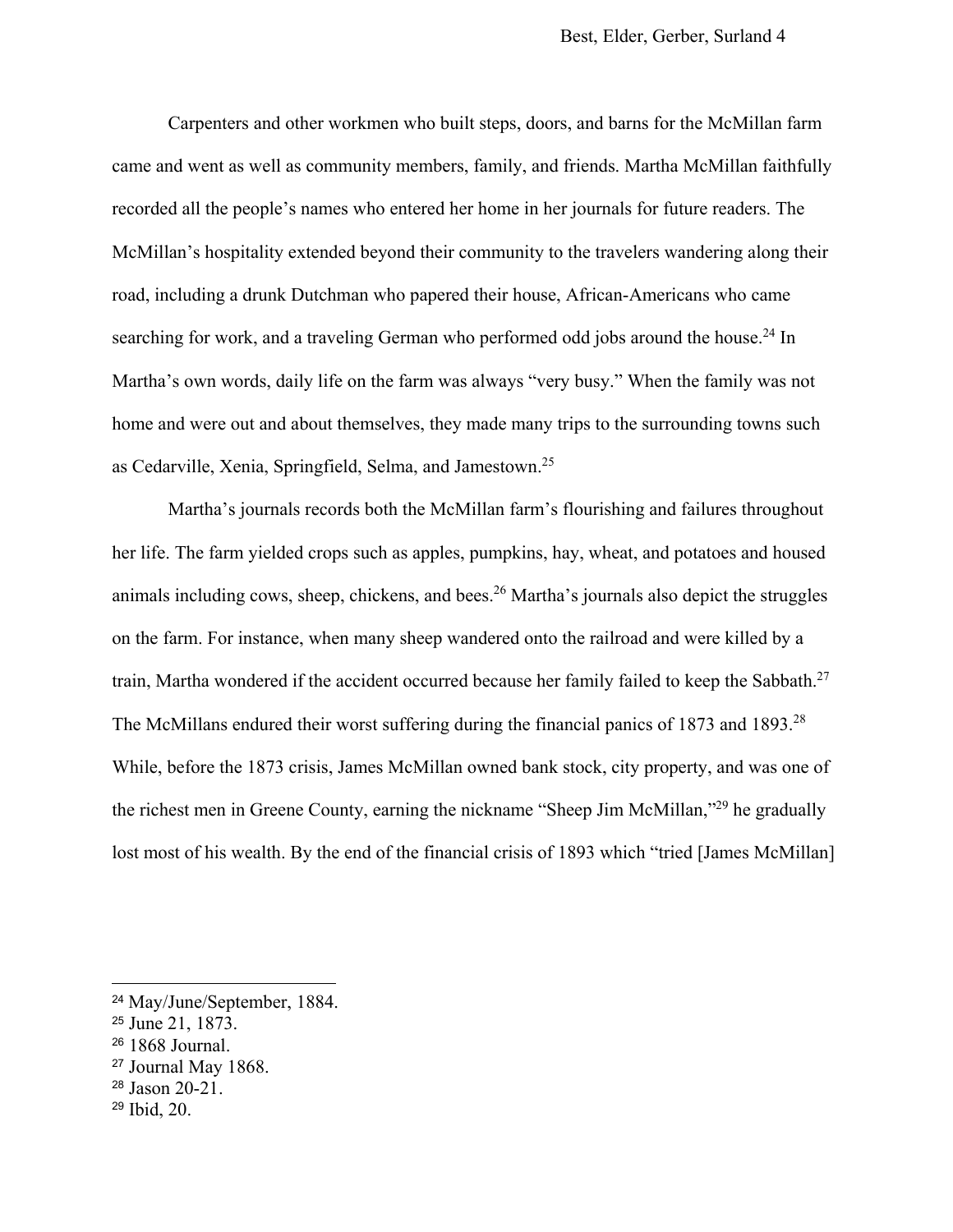to the breaking point," the McMillans only retained their original homestead through mortgaging the property.30

As she recorded the daily events of her life, Martha evidenced her care and concern for her children Fannie, Fred, Harlan, Homer, Clara, Clayton, Jason, and Paul who consistently appeared in her writing. Martha frequently commented in the journals about their educational status and academic achievements. For Martha, education was important to her children's moral development. When Homer started school, for example, she stated her hope that he would become a gentleman and do his mother proud.<sup>31</sup> Her children's schooling was so integral to their lives that, even when the mortgage of the farm and the financial situation of the family weighed heavily upon her after the economic crises 1893, she would have readily sacrificed the farm if it ever hindered her children's access to higher education.<sup>32</sup> Martha's role as a mother still caused her grief and sorrow in other ways. In 1878, she gave birth to a sickly female infant who died fifteen days later, unnamed.33 Two-year-old Florence also died of illness in 1888.34 Probably the most horrific blow was when her son Paul died at age 19 away from the family, and Martha, as she described later in her journal, waited grief-stricken for Paul's body to come in on the Cedarville train.<sup>35</sup> In each of these instances, Martha turned towards her profound and steadfast faith for comfort and reassurance in the midst of sorrow.<sup>36</sup> Martha often considered death in the same way, saying, "Death is the way to life. If I were to remain always in this world we could

<sup>30</sup> Ibid, 21.

<sup>31</sup> October, 1884.

<sup>32</sup> Jason McMillan, 23-24.

<sup>33</sup> October, 1878.

<sup>34</sup> November, 1888.

<sup>35</sup> May 26-27, 1910.

<sup>36</sup> October 8, 1913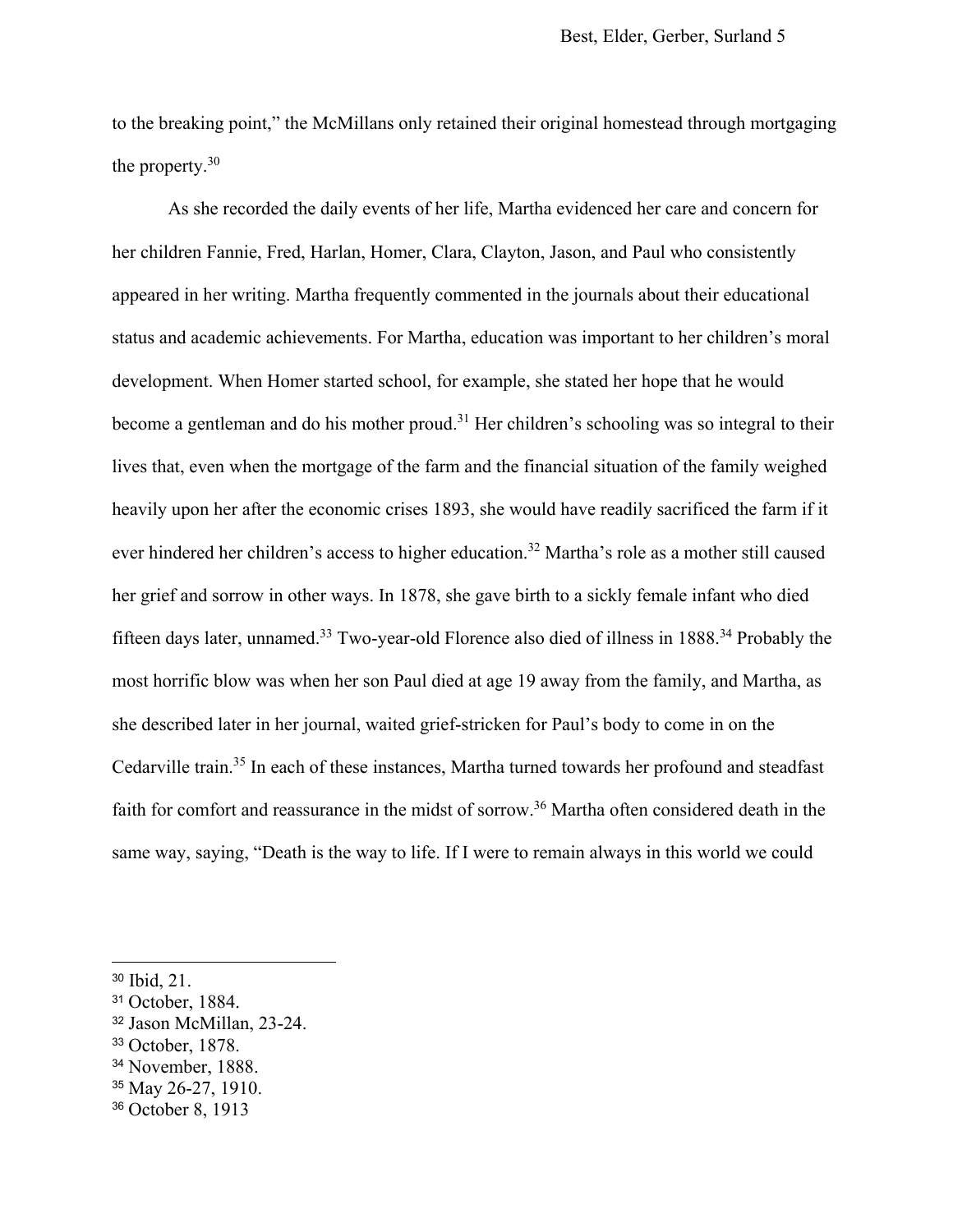not enjoy the life beyond. Life is to be reached through death in the eternal world as well as in the natural world."37 Her strength in these low moments displays her resilience and faith.

As Martha processed each part of her day, her reliance on God manifested itself in her reflections. As a woman of faith and education, Martha wrote about the sermons she heard in the journal, quoted poetry, and applied what she had learned to her own experiences. For example, after Reverend Morton's sermon on March 27, 1893, she wrote, "Let us remember that God reigns. God is on the throne. The claim of God upon you out rules every other claim\_ To be sensible and alive to this thought as we should will mend all that is wrong in the home state or church or the world."38 Through writing about these sermons, Martha both reproduced the ideas in her own words and expounded on her own theology. Furthermore, she frequently applied the text to her own life, providing insight into her personal thought life and how she sought to change herself and influence the world around her. Her desire to influence the world spiritually was evidenced through Martha's involvement with local Sabbath Schools, especially the Sabbath School she established on her own on the McMillan property where she taught children to grow spiritually. Her influence also extended to the Women's Christian Temperance Union of which she became an active member.

Martha also manifested her spirituality through her involvement with the Women's Christian Temperance Union. W.C.T.U. chapters were often at the local level "the main champion of women's rights."39 She believed, like many others, that "it is high time" that women should become involved in the politics through voting and holding office.<sup>40</sup> Martha also explained her temperance convictions and thoughts on motherhood in a speech she delivered at

<sup>37</sup> Jason McMillan, 23.

<sup>38</sup> March 27, 1893.

<sup>39</sup> Ibid.

<sup>40</sup> Rankin MacMillan, "The Diaries of Martha McMillan," 18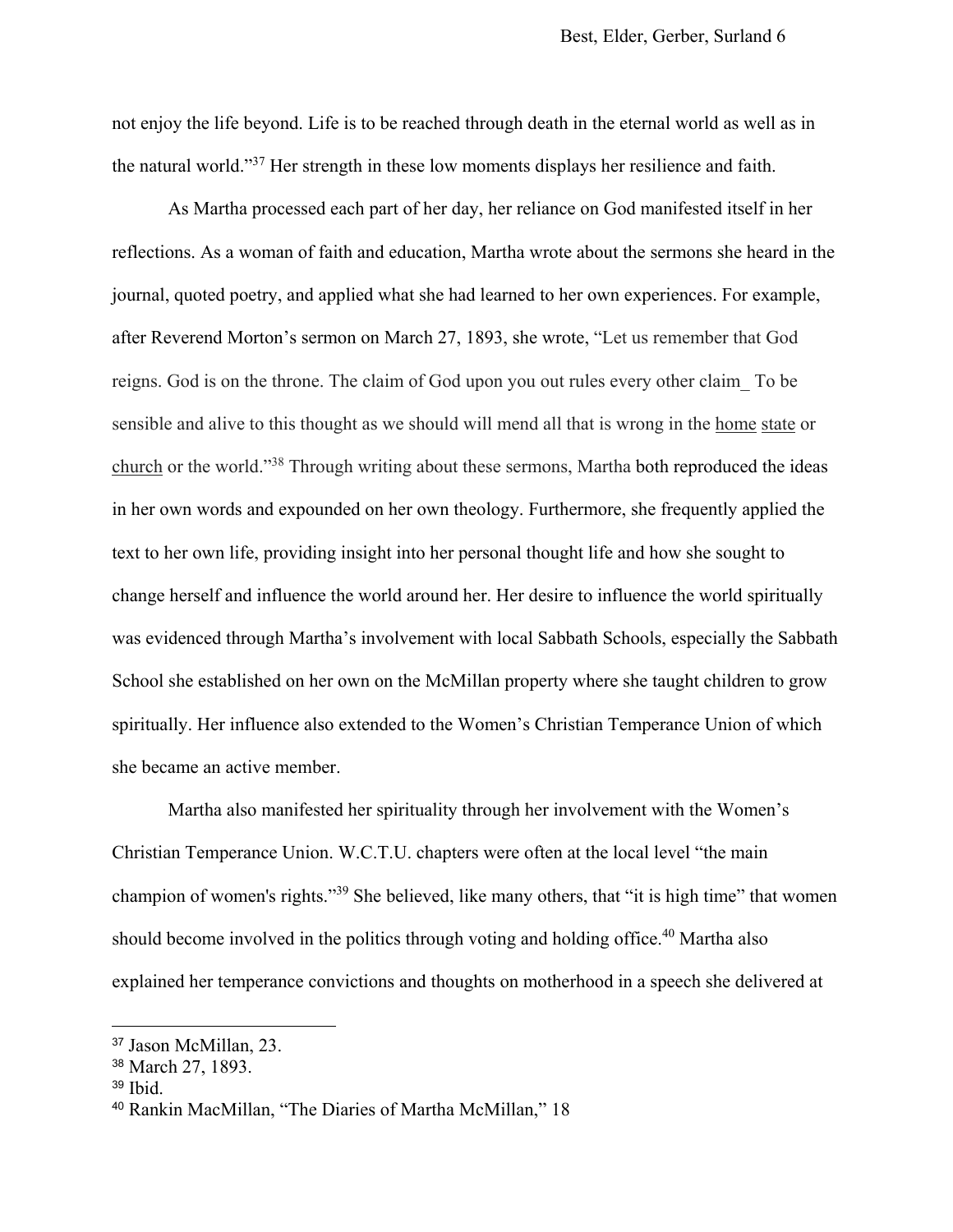the W.C.T.U. convention in Lyons, Indiana in July 1899.<sup>41</sup> Here, Martha addressed a group of women, charging them to become involved with the white ribbon army, a group composed "mostly of Mothers whose hands are full at home" who pledged to advocate for temperance within and beyond their home.<sup>42</sup> To the women in Indiana, Martha proclaimed two charges: "1" They can set their faces as a flint against the open sins and wrongs of their own town and community. 2" They can do evangelistic work through the Flower mission."43 Additionally, she charged the mothers of the convention with direct conviction. For Martha, the greatest changes women could bring upon society began at home with their children.<sup>44</sup> She urged them to "Teach a child to pray as soon as it can lisp its mothers name—Teach it to love and reverence the Bible . . . Teach them obedience."45 More so, Martha believed a mother should remain faithful to her teaching—as Martha modeled with the rearing of her own children—because "a mother must first reform herself" in order to model for her children how Jesus can "even our falls and sins and make them into a beautiful life and character."<sup>46</sup>

Martha faced many struggles toward the end of her life. With Paul's death in 1910 from tuberculosis and James' death in 1912, she was confronted with the grief of losing her son and her husband in a short span of time. In her later years, poor health limited Martha's mobility, leaving her confined to a bed or chair and required her to be carried up and down the stairs of her home.<sup>47</sup> Perhaps one of the most difficult times for Martha in the last years of her life was moving out of the farm and allowing Clayton and his wife to take over the homestead.48 The

<sup>41</sup> Ibid., 19.

<sup>42</sup> July 25, 1899.

<sup>43</sup> July 25, 1899.

<sup>44</sup> WCTU address 2.

<sup>45</sup> Ibid.

<sup>46</sup> Ibid., 2-3.

<sup>47</sup> September, 1912.

<sup>48</sup> Ibid.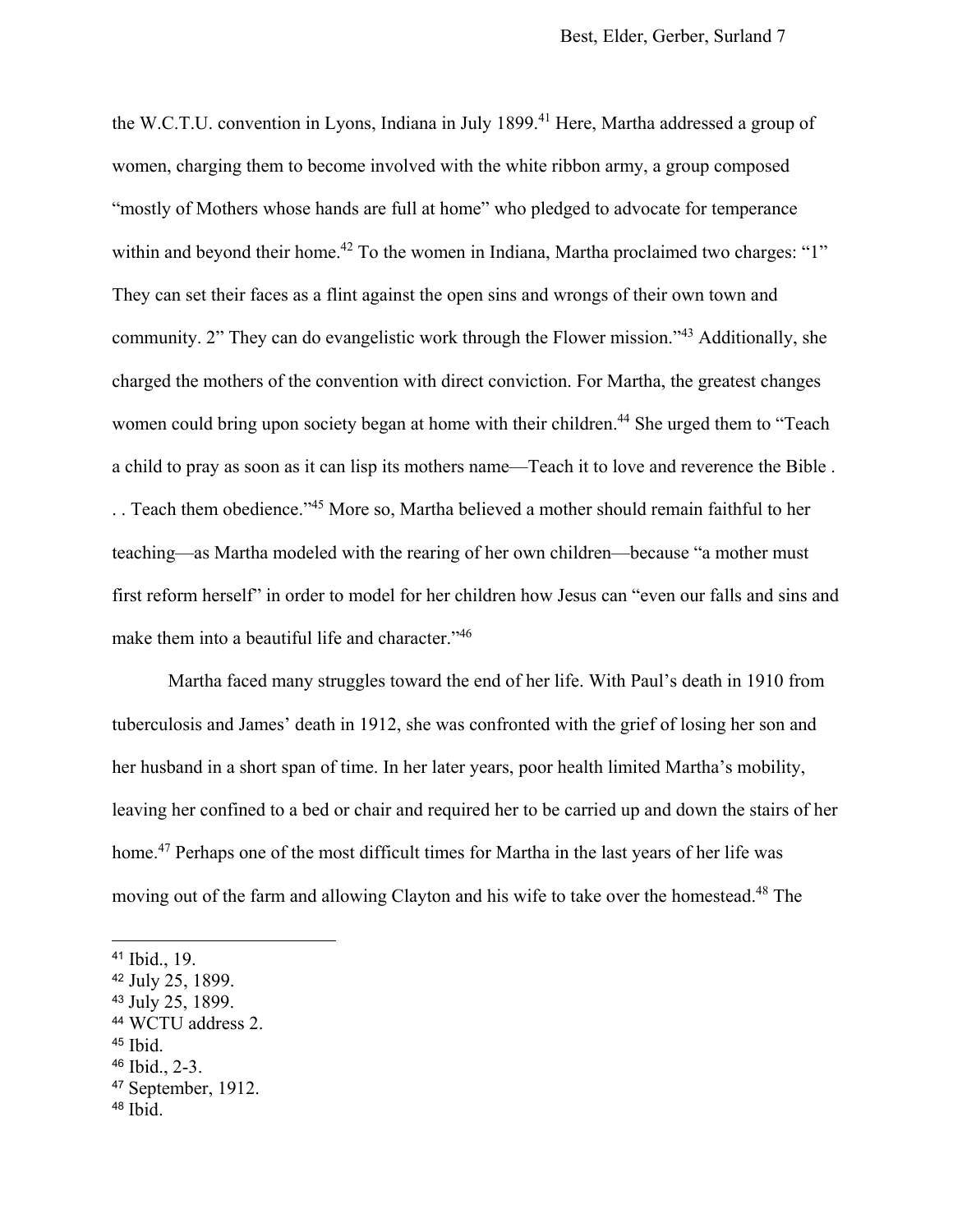home she had invested so much time and energy in was no longer hers, and it seems that the transition was difficult for Martha. Martha's life ended in Kenton, Ohio where she was receiving treatment at a private hospital.<sup>49</sup> She died there on August 12, 1913. Martha still recorded the events of each day until two weeks before her death. An unknown writer completed the 1913 journal after her death, writing, "May we not indulge in the hope that she is still looking forward to another and more blessed homecoming when all including those already there will constitute an unbroken circle with no more separations."50 Martha's life is a testament to a life well lived, one that practiced faith and persistence. Her journals reveal the significance of an ordinary person's life and represent one woman's legacy that will continue to inspire those who read her story.

<sup>49</sup> July 7, 1913

<sup>50</sup> August 10, 1913.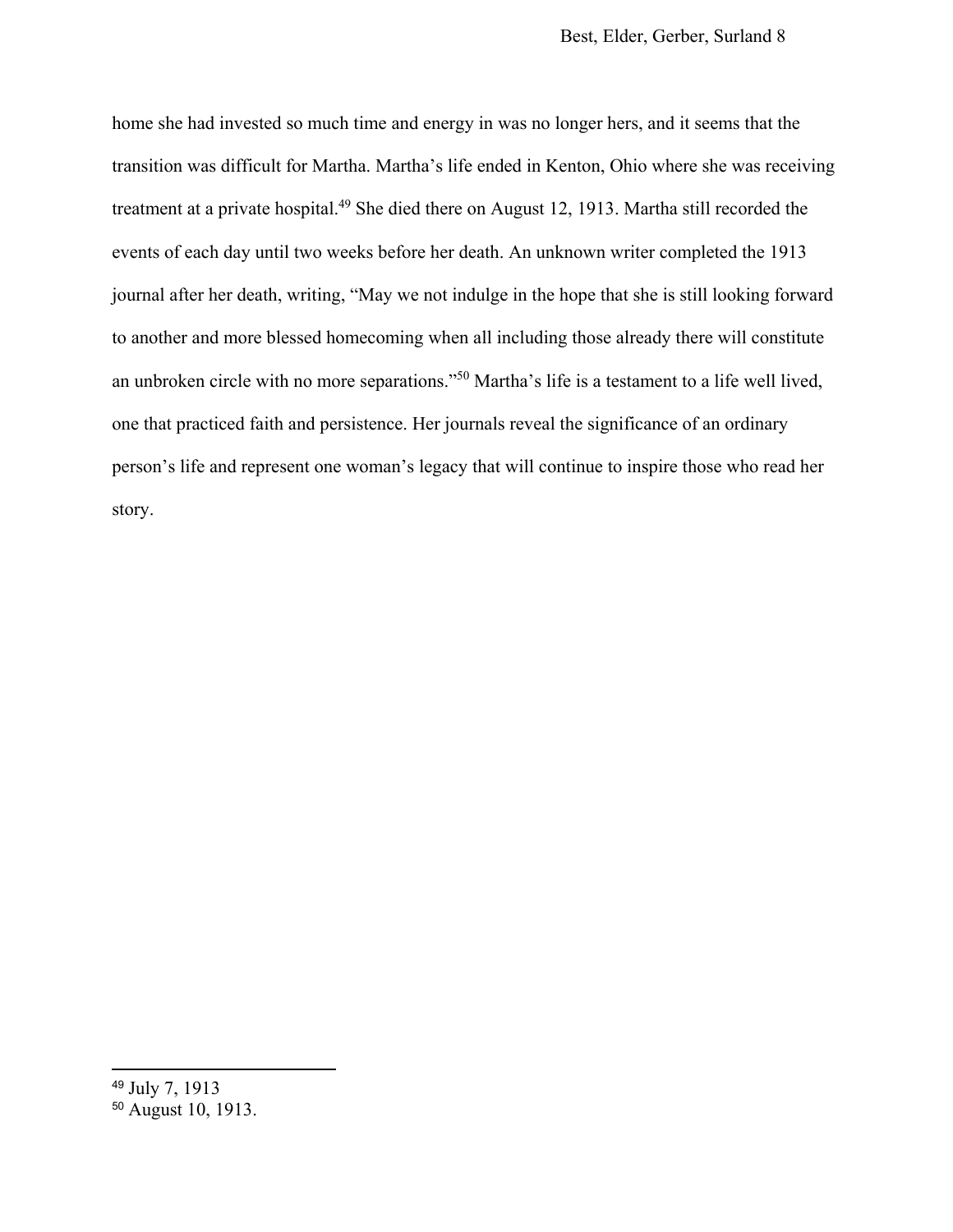#### Works Cited

- Broadstone, Hon. M. A..*History of Greene County: Its People, Industries, and Institutions*, B.F. Bowen & Company, 1918, 2 vols.
- Cedarville University, "The Children of James and Martha Murdock McMillan" (2015). Supplemental Material. 1. http://digitalcommons.cedarville.edu/mcmillan\_supplemental\_ material/1.
- MacMillan, Jason, "The MacMillan Homestead, 1828-1953" (1953). Supplemental Material. 7. http://digitalcommons.cedarville.edu/mcmillan\_supplemental\_material/7.
- MacMillan, Rankin; MacMillan, Lenora Skinnell; and Brock, Lynn A., "The Diaries of Martha McMillan, 1867-1913: Volume Notes" (2014). Supplemental Material. 2. http://digitalcommons.cedarville.edu/mcmillan\_supplemental\_material/2.
- McMillan, Martha, and Michelle Wood, "Partial Transcription of the 1867 Journal" (1867). Transcriptions. 2. http://digitalcommons.cedarville.edu/mcmillan\_transcriptions/2.
- McMillan, Martha, and Adam Wagner, "Partial Transcription of the 1868 Journal" (1868). Transcriptions. 4. http://digitalcommons.cedarville.edu/mcmillan\_transcriptions/4.
- McMillan, Martha, Micah Gerber, Hunter Hensley, and Abigail Wisser, "Partial Transcription of the 1873 Journal" (1873). Transcriptions. [?]. http://digitalcommons.cedarville.edu/mcmillan\_/[?].

McMillan, Martha and Adam J. Wagner, "Partial Transcription of the 1878 Journal" (1878). Transcriptions. [?]. http://digitalcommons.cedarville.edu/mcmillan\_transcriptions/[?].

McMillan, Martha, Addison Lamb, Alethea Surland, and Jessica Elder, "Partial Transcription of the 1884 Journal" (1884). Transcriptions. [?].

http://digitalcommons.cedarville.edu/mcmillan\_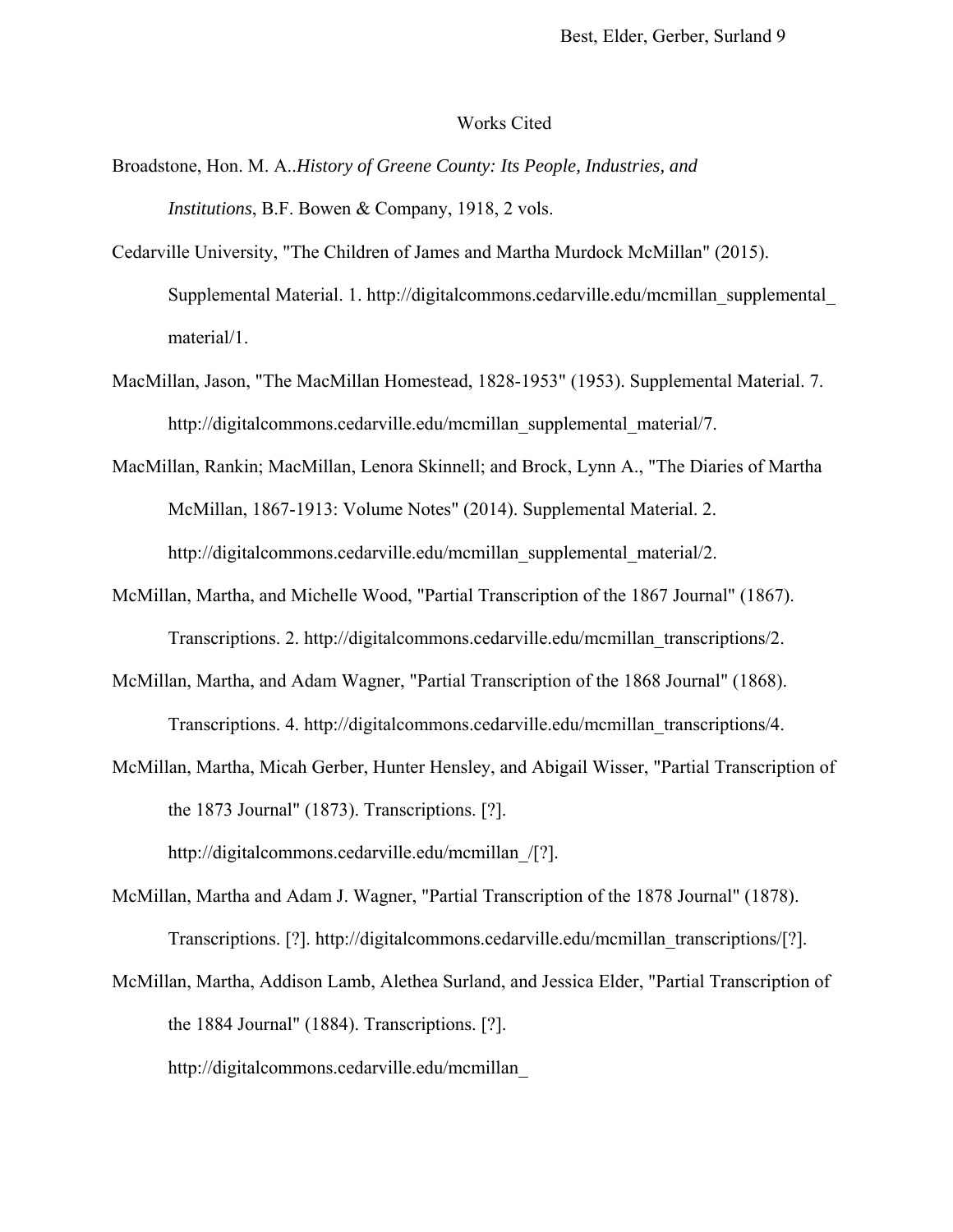transcriptions/[?].

- McMillan, Martha, Tabitha Mercy DeHart, and Allison N. Jensen, "Partial Transcription of the 1888 Journal" (1888). Transcriptions. 6. http://digitalcommons.cedarville.edu/mcmillan\_ transcriptions/6.
- McMillan, Martha, and Sharon R. Tapia, "Partial Transcription of the 1893 Journal" (1893). Transcriptions. 19. http://digitalcommons.cedarville.edu/mcmillan\_transcriptions/19.
- McMillan, Martha, and Victoria Krus, "Complete Transcription of the 1899 Journal" (1899). *Transcriptions*. 8. https://digitalcommons.cedarville.edu/mcmillan\_transcriptions/8.
- McMillan, Martha, Austin C. Becton, and Allison N. Jensen, "Partial Transcription of the 1894 Journal" (1894). Transcriptions. 7. http://digitalcommons.cedarville.edu/mcmillan\_ transcriptions/7.
- McMillan, Martha, and Lynn A. Brock, "Women's Christian Temperance Union Address" (1899). Transcriptions. 16. http://digitalcommons.cedarville.edu/mcmillan\_ transcriptions/16.
- McMillan, Martha, Allison Jensen, and Leslie Pence, "Partial Transcription of the 1910 Journal" (1910). Transcriptions. 13. http://digitalcommons.cedarville.edu/mcmillan\_ transcriptions/13.
- McMillan, Martha, Hunter Hensley, and Addison Lamb, "Partial Transcription of the 1912 Journal" (1912). Transcriptions. 17. http://digitalcommons.cedarville.edu/mcmillan\_ transcriptions/17.
- McMillan, Martha, Taylor L. Stephens, and Serena Snead, "Partial Transcription of the 1913 Journal" (1913). Transcriptions. 11. http://digitalcommons.cedarville.edu/mcmillan\_ transcriptions/11.